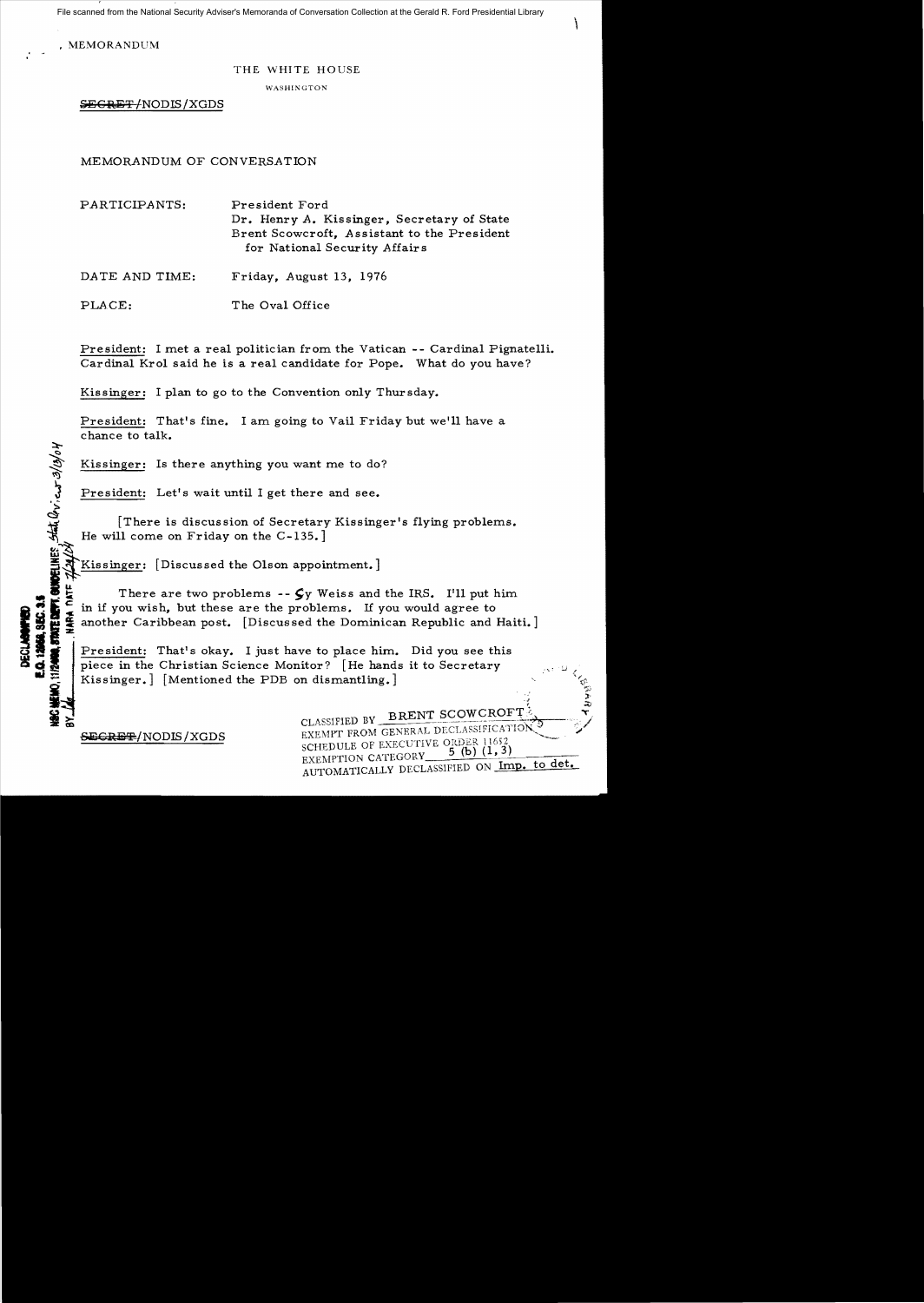## $S$ <del>discript</del>  $\sim$  2.

Kissinger: This is another example of our problem. Brent says this PDB item bears no relation to what his reconnaissance says.

Scowcroft: The word I have is that all the agencies agree there is compliance and the exceptions are insignificant.

Kissinger: I talked Africa with the British. It is obvious they are playing their own game for short-term gains. They want to get Smith out and don't care what happens after. I don't mind that, but if we can't get something for it, I would just as soon let them go to hell on their own. We also have indications that Tanzania may be falling off.

My proposal is to send Schaufele and Rogers to Tanzania and Zambia to give them the outline of the plan. Then I would meet with Vorster. At a minimum we could deal with Namibia. The British have their own game there, too. They want to scrap the convention for SWAPO. If we can't sell Namibia, I think we may have to veto it in the United Nations. I just don't think we can go further.

If Rhodesia breaks down, it will be because the blacks want to drive the whites out, and allow them any guarantees. I don't think we should be part of such a plan.

President: Does the British plan have guarantees?

Kissinger: Yes. The key will be whether the blacks will accept guarant ees rather than kicking the whites out. Our scheme for Namibia was originally proposed by Nyerere, but they may want more now.

President: That was our plan before and I think we should stick with it. What will the Soviets and Cubans do?

Kissinger: I think it would be like this Monitor article says -- they are playing in Mozambique and Tanzania.

President: I think we should go ahead.

Kissinger: In Iran, I don't think we realize what our domestic politics do to these people. This Humphrey [Senate subcommittee] report was a disaster. We have no better friend than the Shah. He is absolutely supportive.

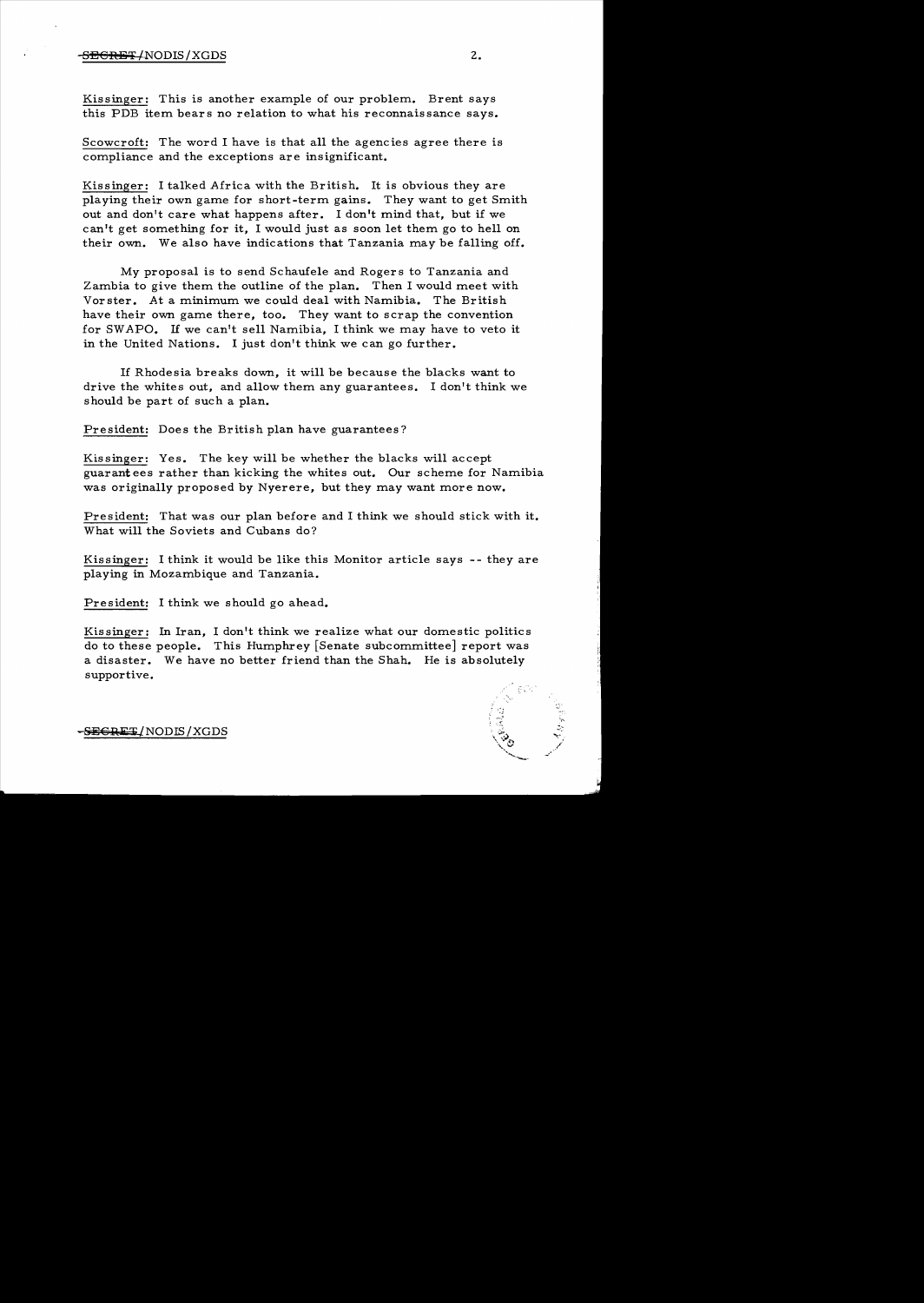## SECRET/NODIS/XGDS 3.

President: What is Humphrey doing?

Kissinger: He now feels badly. But he has Ellsworth's former staff assistant who did the study and Bob is anti-Iranian. Then the Jews want to stop arms to the Middle East and there is an anti-arms sale binge on the Hill.

[Pitch about getting the Government in shape after November.]

I had to take Bhutto on on the non-proliferation issue. It was too bad to do that to him, but if we didn't take a stand, it would get out of control. Actually it should be good for you for me to have been tough on it.

Don  $\lceil$  Rumsfield is planning to testify before Jackson on the 24th. I think it would be bad.

President: I completely agree. Why does he have to do it now?

Scowcroft: Jackson has been pressuring him. But he didn't indicate to me he couldn't get out of it. Henry has refused for a year.

President: I don't think he should do it.

Kissinger: I am going to the Law of the Sea Conference tomorrow. It is a real mess -- but not because of our delegation. It's the deep sea bed. We have a position which no one else will support. If we can get it, fine, but we may have to change. It is the same problem - - Treasury wants free enterprise, but it's questionable whether private enterprise would go out there without guarantees. You don't need to decide now. [He discusses the proposals we are fighting.]

Pre sident: Is that the only issue?

Kissinger: No. There is the economic zone, scientific research, and voting for the seabed authority. Tomorrow I just am going up to see what is going on.

I am also meeting with the Greek and Turkish Foreign Ministers. That is a disaster. The Greeks are claiming most of the Aegean and the Turks are challenging it.

[More discussion]

**EGRET/NODIS/XGDS**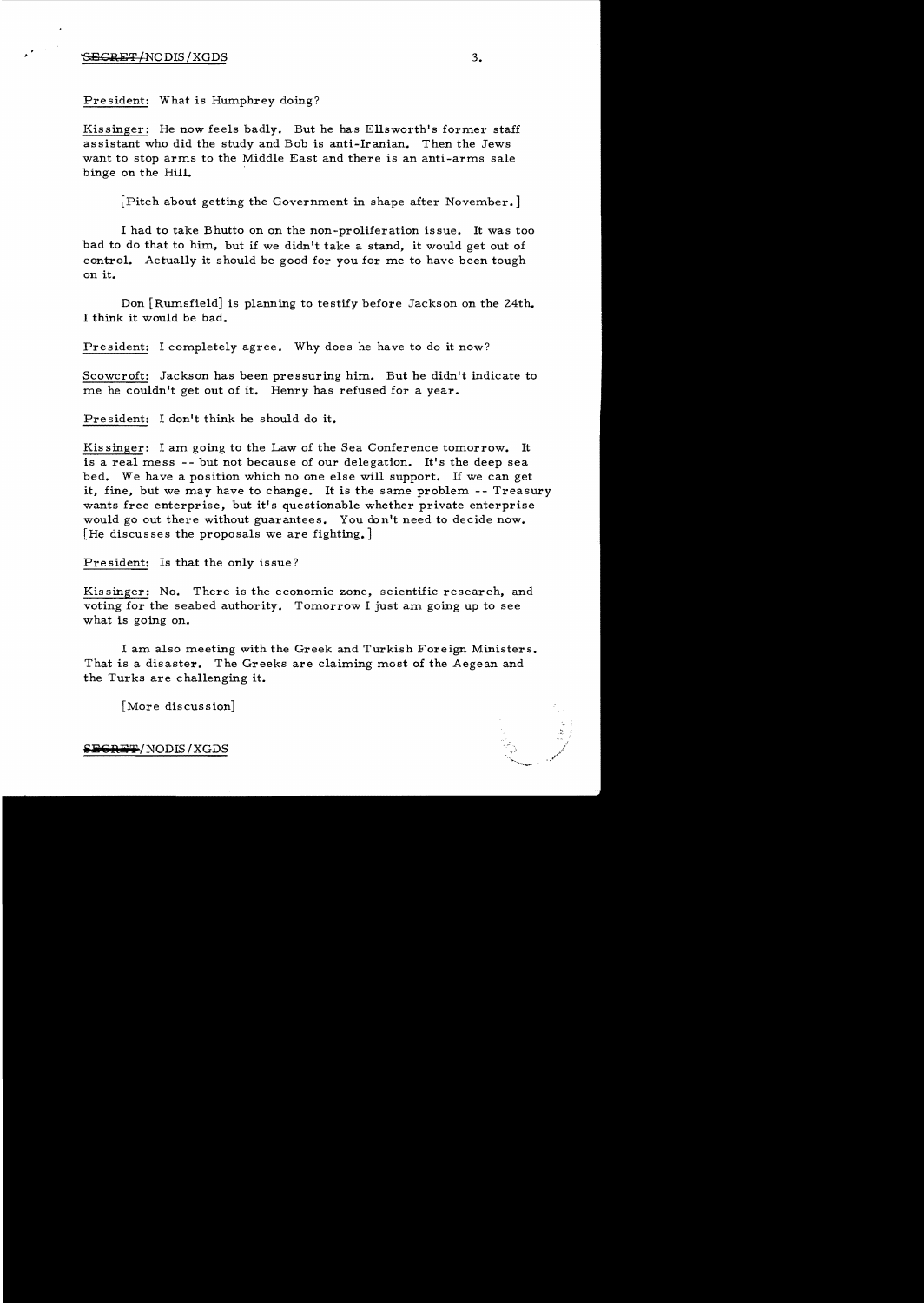## SECRET<sup>/</sup>NODIS/XGDS **4.**

President: When will this come up in the UN?

Kissinger: It's under discussion now. The problem is a vote next week.

President: I hope there are no Greek uncommitted delegates. [Laughter] I see you visited our old friend the Dutchman.

Kissinger: They head the EC now. Den Uyl was all sweetness and light. He wanted our imprimatur.



~GRE'F /NODIS *jXGDS*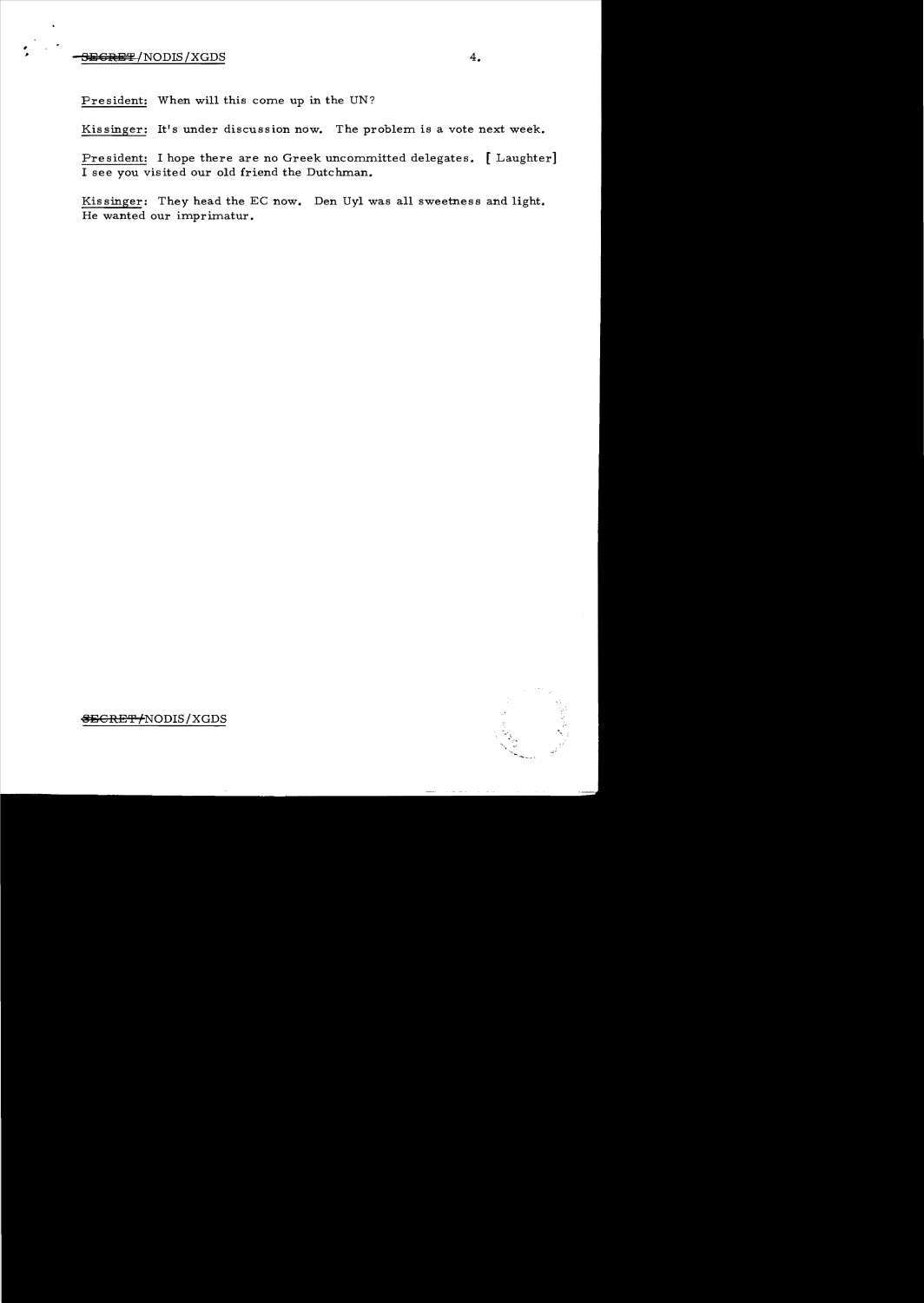$H/K$  of Clong ) 6 P I meta real politicion forme Vatrion Cardonnel Pequatolh: Tard. Krol soirel de co-val K Iplan 9 go 8 convention and Thurs. P That is fine. I gaving & vail Finday but could have a chance & calp. I to those and this your want unet do? P Let' won't till get true see Chisussim q & flying ports de millement  $F_{AB}$ K (Discussion C Obon eppt.) Thuran upon - Eq céries & the IRS. Ill put him in if you wish, but this are epito. If you wereld expect another Cavil just. (Drained D.R., Harte) P. Monté K, I print homets place brin. Déil par suché peux un = (5 M ? (Hamb 94) ( unitimal - PDB on discondul R This is another example of oner pools, burnt says this PDE tous beaus us ulation to what this mom by Uny avail is that alloyencies ayustin is complaint +c their air para for short tem quin. They want to get Smutheaut & don't can what was hoppens often. I don't mind that but if me can't get surething last, I would print on Loan let than go to hell ou thin one. We Mashan envioltes that Teaganic rang le falling off. un pripirat es quel S + R to Tingment 2 avril to quin a outline of mylim. The I multerest er Vosten. Ota min

Barbary

**DECLASGIFIED** E.O. 12056, SEC. 3.5 NSC NEWO, 11/24/08, STATE DEPT. GUIDELINES, State leview 3/09/04<br>BY Log NARA DATE 7/29/04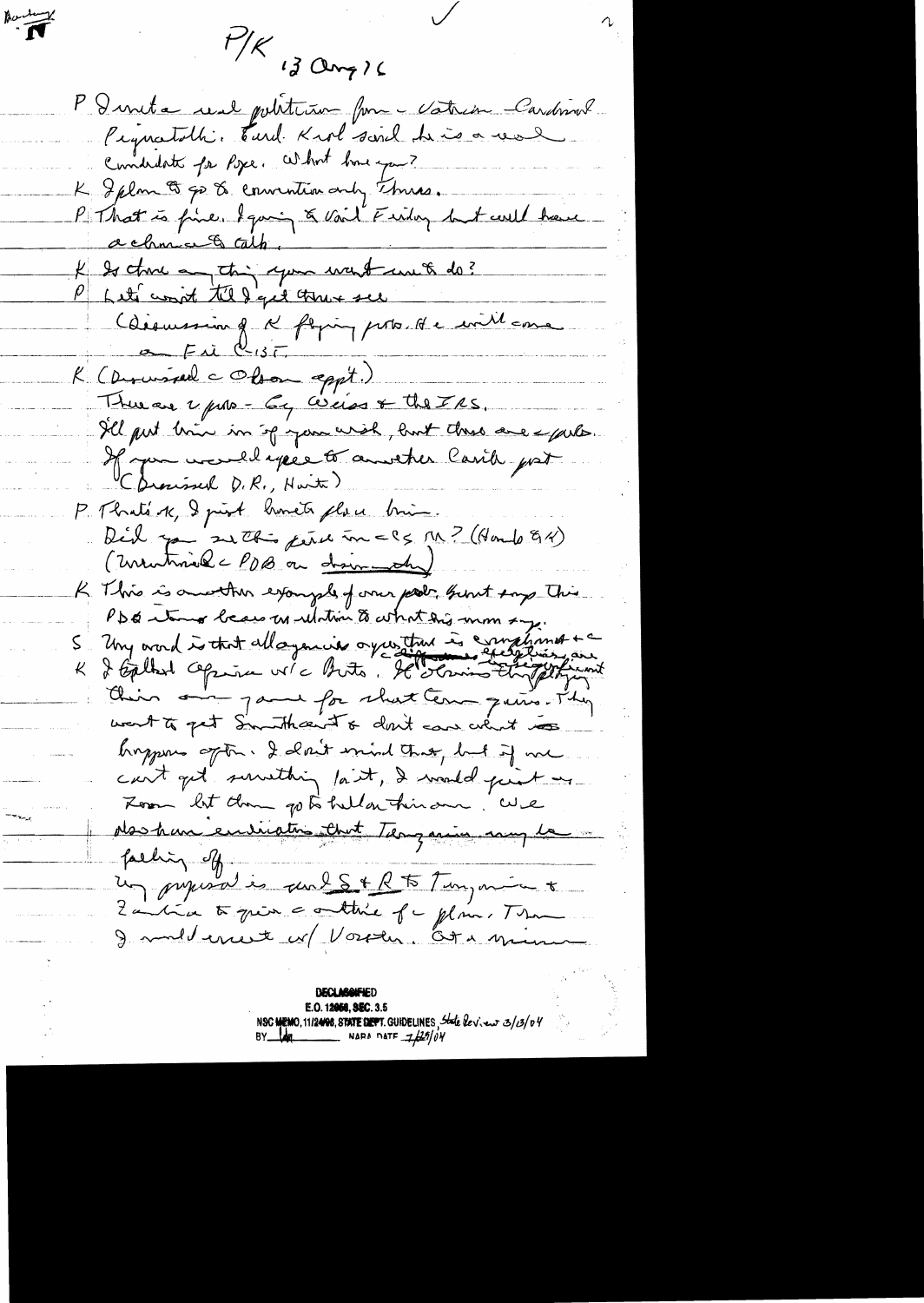me could cleated humbina. The Buts have their pr shr Apo. K me court cell uournitrée, d'Etre de comp trous go putter. If Rholence beach down it will be being I beaches croint & chure a certaintes vent, voit processanté Com - I dont touch are should be quit papelon. P. Doros Birt plan have given netwo K Yes. The huy will be collections a belowthy circle occept generantees with them history there out, Om échung fa Umbia un proposibly ayan, but they non wont mere now. P. That was an plan befuct this case should Atrib w/ est. What will a swort tentance do? K Ithink it muld be like this COM assistation say - They au ploying me Moz me + Tunz min. P detroite me chantel po atriad. K. Jer han, I don't truck are realize what an domestic pointers es & close people. This Himphay report over a disadter. We have no hetter famil time a Shok. He is advotutely supportive P. What ent is Hungshy doing K He was fell baily, But he has Ellscourt, family asset who did a struty + Bod is agets - Soming Then a few arent to any to ME + threw me auto-army sale bruge on Mill. (Peter about getting a Court in shipe after Nas) I had a tote Bhatte on on a ver - problement toke a stand, was it would get out of control.